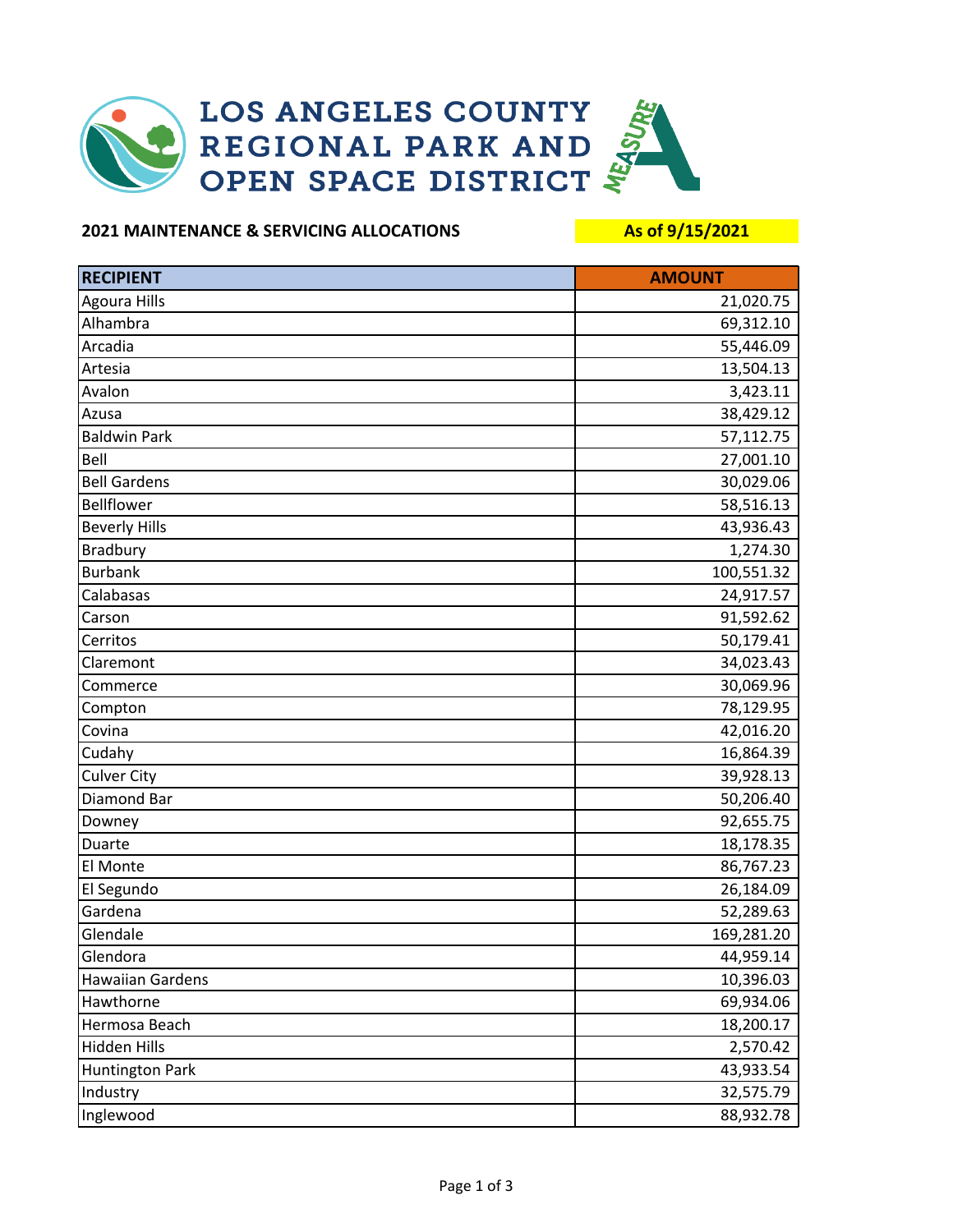

## **2021 MAINTENANCE & SERVICING ALLOCATIONS As of 9/15/2021**

| <b>RECIPIENT</b>             | <b>AMOUNT</b> |
|------------------------------|---------------|
| <b>Agoura Hills</b>          | 21,020.75     |
| Irwindale                    | 7,091.77      |
| La Canada-Flintridge         | 21,022.95     |
| La Habra Heights             | 5,635.94      |
| La Mirada                    | 45,545.74     |
| La Puente                    | 29,351.24     |
| La Verne                     | 28,557.40     |
| Lakewood                     | 65,475.48     |
| Lancaster                    | 136,689.27    |
| Lawndale                     | 24,603.92     |
| Lomita                       | 16,749.32     |
| Long Beach                   | 377,473.74    |
| Los Angeles                  | 3,317,121.66  |
| Lynwood                      | 51,255.99     |
| Malibu                       | 14,946.44     |
| Manhattan Beach              | 36,202.42     |
| Maywood                      | 19,042.80     |
| Monrovia                     | 32,883.00     |
| Montebello                   | 53,731.81     |
| Monterey Park                | 51,787.52     |
| Norwalk                      | 79,826.06     |
| Palmdale                     | 130,964.89    |
| Palos Verdes Estates         | 14,966.28     |
| Paramount                    | 43,127.18     |
| Pasadena                     | 132,773.78    |
| Pico Rivera                  | 51,200.85     |
| Pomona                       | 122,807.96    |
| Rancho Palos Verdes          | 41,513.60     |
| Redondo Beach                | 62,564.01     |
| <b>Rolling Hills</b>         | 2,359.22      |
| <b>Rolling Hills Estates</b> | 8,976.14      |
| Rosemead                     | 41,951.92     |
| San Dimas                    | 31,442.95     |
| San Fernando                 | 19,223.47     |
| San Gabriel                  | 32,907.16     |
| San Marino                   | 14,025.95     |
| Santa Clarita                | 194,281.55    |